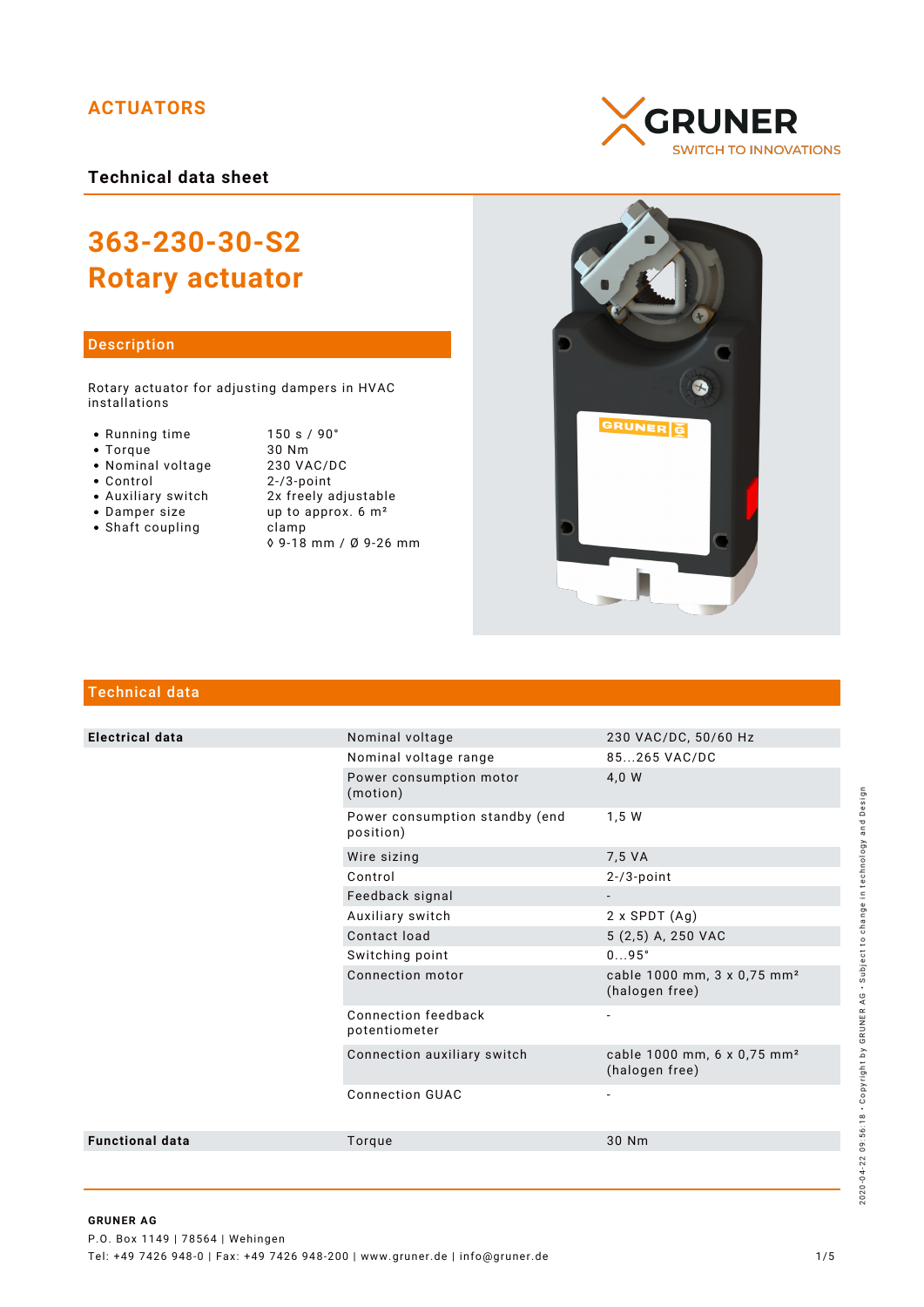

| <b>Technical data</b>      |                                         |                                                                   |
|----------------------------|-----------------------------------------|-------------------------------------------------------------------|
|                            |                                         |                                                                   |
| <b>Functional data</b>     | Damper size                             | up to approx. $6 \text{ m}^2$                                     |
|                            | Synchronised speed                      | ±5%                                                               |
|                            | Direction of rotation                   | selected by switch                                                |
|                            | Manual override                         | gearing latch disengaged with<br>pushbutton, self-resetting       |
|                            | Angle of rotation                       | 0°max. 95° can be limited with<br>adjustable mechanical end stops |
|                            | Running time                            | 150 s / 90°                                                       |
|                            | Sound power level                       | $<$ 45 dB(A)                                                      |
|                            | Shaft coupling                          | clamp $\sqrt{9} - 18$ mm / $\sqrt{9} - 26$ mm                     |
|                            | Position indication                     | mechanical with pointer                                           |
|                            | Service life                            | $> 60000$ cycles $(0^{\circ}95^{\circ}0^{\circ})$                 |
|                            |                                         |                                                                   |
| <b>Safety</b>              | Protection class                        | (double insulation)                                               |
|                            | Degree of protection                    | IP 54                                                             |
|                            | <b>EMC</b>                              | CE (2014/30/EU)                                                   |
|                            | <b>LVD</b>                              | CE (2014/35/EU)                                                   |
|                            | <b>RoHS</b>                             | CE (2011/65/EU - 2015/863/EU -<br>2017/2102/EU)                   |
|                            | Mode of operation                       | Typ 1 (EN 60730-1)                                                |
|                            | Rated impulse voltage                   | 4 kV (EN 60730-1)                                                 |
|                            | Control pollution degree                | 3 (EN 60730-1)                                                    |
|                            | Ambient temperature normal<br>operation | $-30^{\circ}$ C +50 $^{\circ}$ C                                  |
|                            | Storage temperature                     | $-30^{\circ}$ C +80 $^{\circ}$ C                                  |
|                            | Ambient humidity                        | 595% r.H., non condensing (EN<br>$60730-1)$                       |
|                            | Maintenance                             | maintenance free                                                  |
| <b>Dimensions / Weight</b> | <b>Dimensions</b>                       | 193 x 96 x 60 mm                                                  |
|                            | Weight                                  | 1700 g                                                            |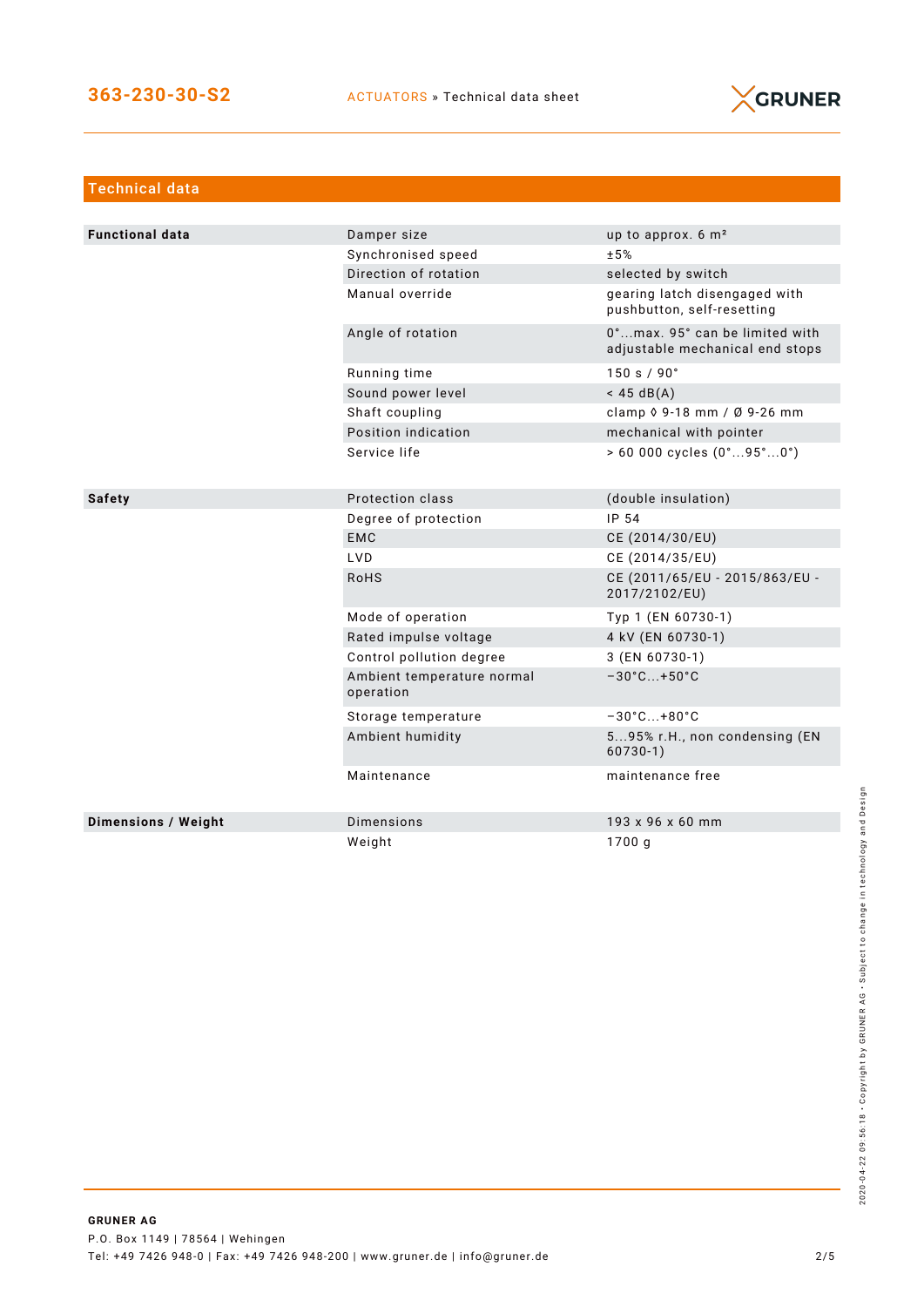

# Functionality / Properties

## **Operating mode**

2 point:

Connect power supply to wire 1+2, actuator drives to position 1. Is also wire 3 connected to the power supply, actuator drives to position 0.

3 point:

Connect power supply to wire 1+2, actuator drives to position 1. Is wire 1+3 connected to the power supply, actuator drives to position 0.

The actuator is overload-proof, requires no limit switches and automatically stops, when the end stop is reached.

#### **Direct mounting**

Simple direct mounting on the damper shaft with a clamp, protection against rotating with enclosed anti-rotation lock or rather at intended attachment points.

## **Manual override**

Manual override with selfresetting pushbutton possible (the gear is disengaged as long as the button is pressed).

#### **Signaling**

The two integrated auxiliary switches are freely adjustable in the angle of 0 - 95°. There are activated corresponding to the adjusted angle. The damper position can be checked by the mechanicel pointer.

#### **Mode switch**

DIP switch under the case cover

R / CW: rotary direction right / clockwise L / CWW: rotary direction left / counter clockwise

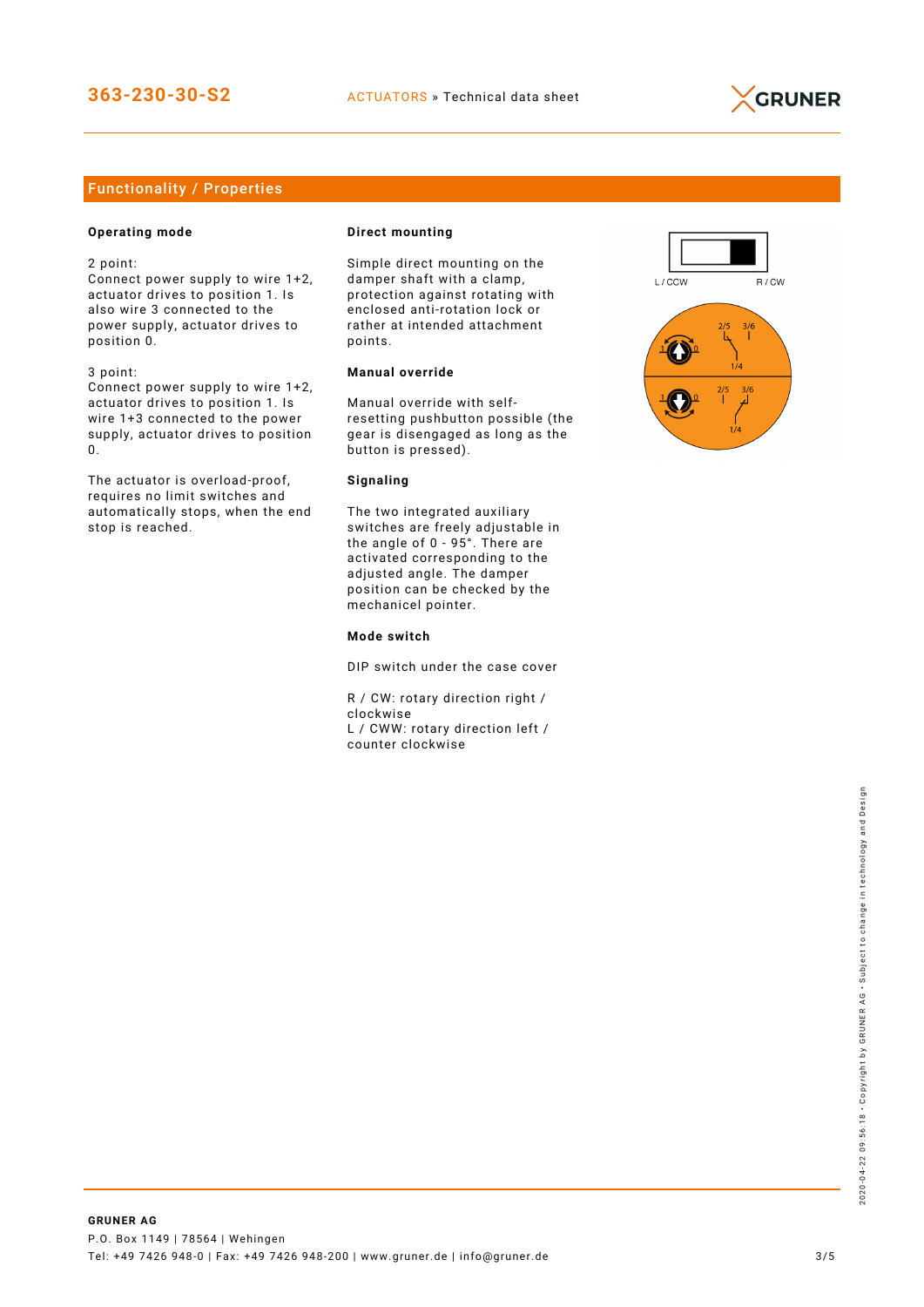

# Connector / Security Note





## **Safety remarks**

- Caution: power supply voltage!
- The device is not allowed to be used outside the specified field of application, especially in airplanes.
- It may only be installed by suitably trained personnel. Any legal regulations or regulations issued by authorities must be observed during assembly.
- The device may only be opened at the manufacturer´s site.
- The device is not allowed to be disposed of as household refuse. All locally valid regulations and requirements must be observed.
- When calculating the required torque, the specifications supplied by the damper manufacturer´s (crosssection, design, installation site), and the air flow conditions must be observed.